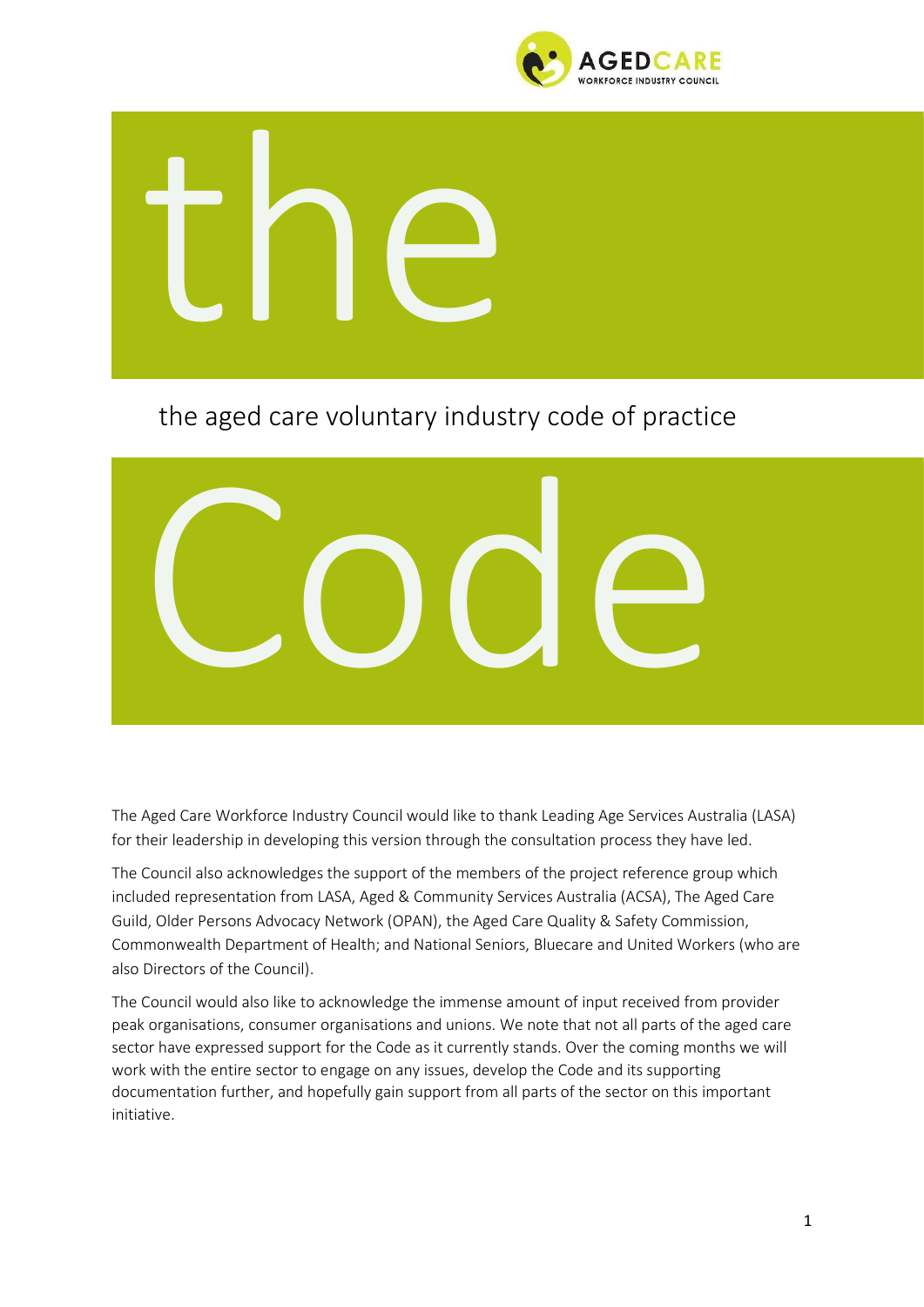

### INTRODUCTION

The Aged Care Workforce Industry Council (the Council) was tasked with implementing the Voluntary Industry Code of Practice for Aged Care providers and workers.

This Code had been developed by the Aged Care Workforce Taskforce based on community, workforce and provider consultations in 2018 and published in [A Matter of Care.](https://agedcare.royalcommission.gov.au/system/files/2020-06/UVH.0001.0007.0001.pdf) A voluntary industry code of practice was proposed to:

- enable the aged care industry to get ahead of consumer and community expectations, and
- demonstrate that the industry was taking responsibility for shifting mindsets from a compliance-based mentality to proactive industry-led commitment, accountability and improvement.

The concept of an Industry-led Code is not new and industries are supported by the Australian Competition & Consumer Commission (ACCC) in developing them. The ACCC notes that: "Effective codes potentially deliver increased consumer protection and reduced regulatory burdens for business. To achieve this, they must be well designed, effectively implemented and properly enforced." It is the Council's intention to work with the aged care sector including providers, consumers and workers, to ensure this operates as an effective code.

In October 2019, the Council sought Leading Age Services Australia's assistance in socialising and redrafting the Code with organisations representing consumers, workforce and providers.

Following these consultations in September 2020, LASA delivered a draft Code to the Council, which incorporated feedback and key elements from the consultations to better reflect current sentiments.

The Council has further modified that version, taking on advice from the seven sector provider leadership organisations as well as from worker and the consumer representative organisations. The Code now includes much of the wording from A Matter of Care with some adjustment:

- a preamble
- seven principles
- a statement explaining each principle
- a description of each principle
- a definition of intent of each principle.

As such, the structure of the Code is set out as follows:

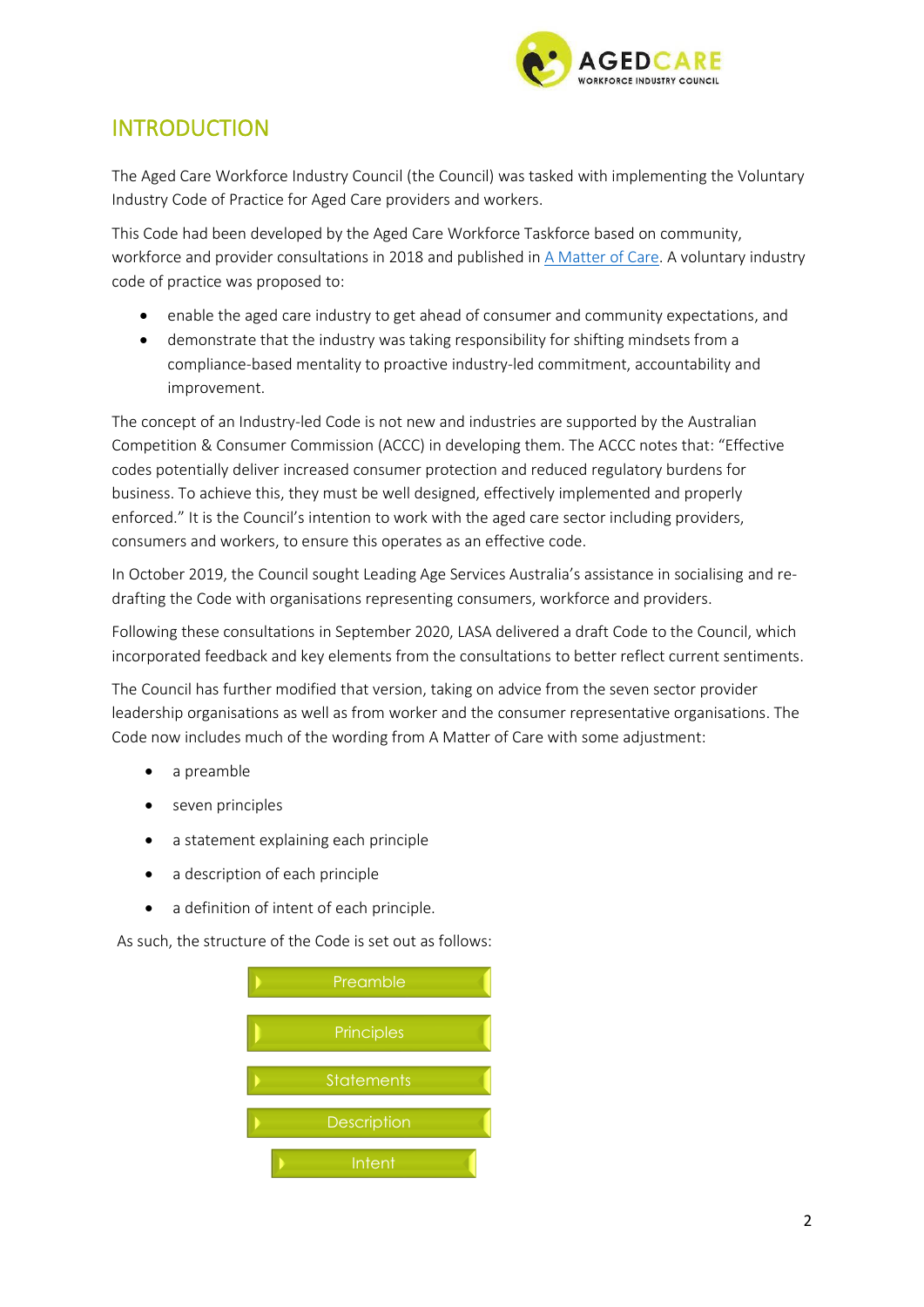

# THE CODE

#### PREAMBLE

#### *'Because how we care for our ageing is a reflection of who we are as a nation'<sup>1</sup>*

The expectation of the community is that the value we place on our older Australians, and those who care for them, should be demonstrated in the quality and safety of the services which are provided.

The Aged Care Voluntary Industry Code of Practice (the Code) provides a roadmap for developing and delivering high quality consumer centric aged care – care that reflects the rights and needs of Australians as they age.

The Code is designed to establish an aspirational framework that supports good governance and innovative, high quality care and engagement through which:

- providers of aged care services aim to perform beyond the expectations of the communities they serve and the consumers for whom they are accountable,
- workers in aged care are supported to realise this level of performance, and
- older Australians, their families, carers and advocates, who access and engage with aged care services can know that the measures and activities put in place aim to achieve quality, safe and personalised aged care services and supports.

Importantly, the Code identifies seven key principles that underpin proactive industry-led improvement to meet and exceed community expectations. The Code seeks to engage providers to aspire to offer the best services and supports, to recognise the needs and value of older Australians and their families and carers, and to support their workforce to deliver exceptional outcomes.

The Code's focus is to make clear the outcomes organisations and workers need to achieve to meet and exceed community expectations – not how they are to do it.

Given the diversity of needs and preferences of individuals and communities – and the complexity of different care arrangements used by older Australian, both home care and residential – this makes sense. It allows all aged care organisations, regardless of size, tax-paying status, location or mission, to commit to the seven key outcomes in a way that suits their community and the funding and capacity to do it.

The Aged Care Workforce Industry Council (the Council) is responsible for overarching administration, governance and monitoring of industry commitment and accountability to the Code. The Council will also advise on transition plans, ongoing planning and self-reporting by organisations on the Code. Each aged care organisation's leadership is responsible for developing and publishing their transition plan on their own website within six (6) months of signing up to the Code. The transition plan is intended to give the Council and the public information about how and when that aged care organisation plans to demonstrate their commitment and accountability to the Code outcomes and the evidence they will provide. The Council will maintain a current list of all signatories to the Code who have demonstrated commitment and accountability through creating and implementing a plan

<sup>1</sup> <https://www.health.gov.au/resources/publications/a-matter-of-care-australias-aged-care-workforce-strategy>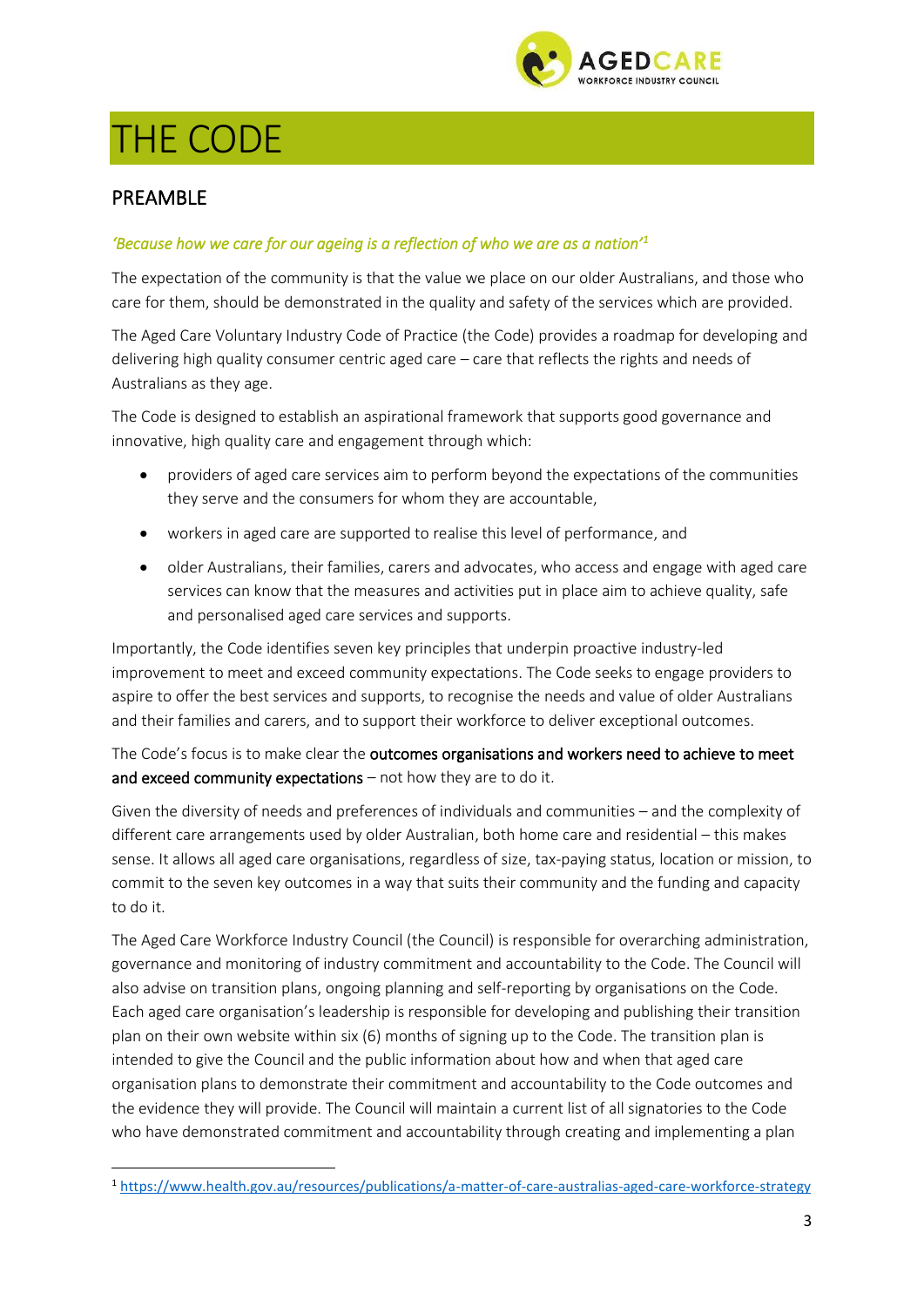

to meet its principles. If an aged care organisation fails to develop or implement an annual plan or report on their own progress annually against their existing plan, the Council will remove them from this list until they have done so. The public can access this list at any time to see which aged care organisations have signed up and remain committed to the Code.

By 30 June 2021, signatories to the Code will need to be able to show how they plan to commit to and demonstrate progress against all seven principles.

The Code is designed to continually improve and evolve over time, reflecting changing community expectations, laws and regulations. The Council in consultation with consumers, industry and workforce, will review the impact of the Code annually to ensure continuous improvement. We will work with industry, consumers, workforce and government to understand the effect the Code is having in raising industry benchmarks for care and service delivery, and adapt the Code to continue to inspire providers in their goal to achieve higher levels of care and service across the industry.

The Code works in synergy with existing codes of conduct that regulate the legal requirements, professional behaviour and conduct expectations of workers participating in aged care.

The Code refers to consumers holistically to represent all older Australians where they are consumers of aged care, either as residents of residential aged care services, or clients of home care packages and services in the community or in their own homes. Where relevant this includes the families, carers, representatives, and advocates of older Australians in line with the Aged Care Act.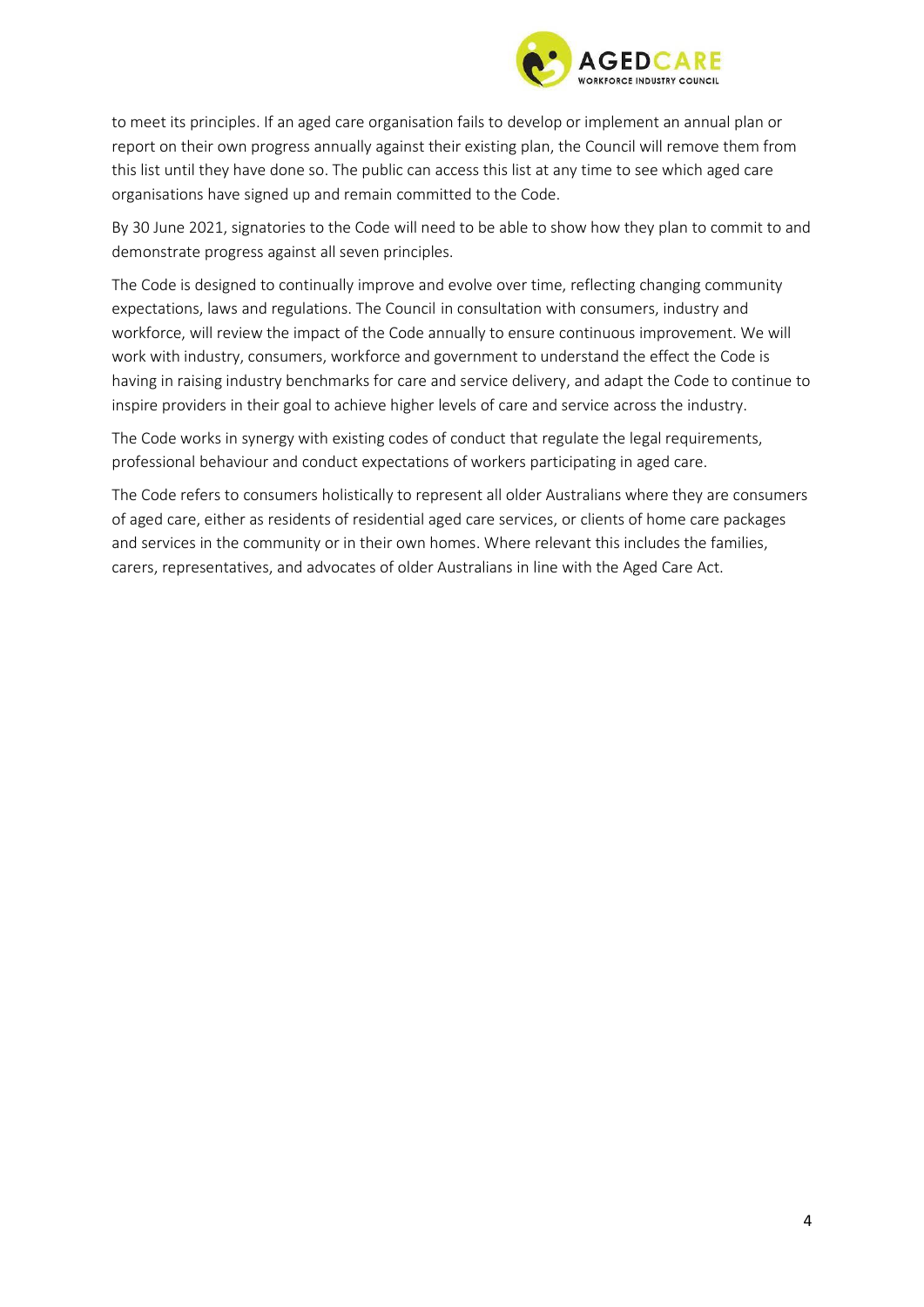

## The Code Principles

| Principle 1 Consumer-led and community shared value - from A Matter of Care   |                                                                                                              |  |
|-------------------------------------------------------------------------------|--------------------------------------------------------------------------------------------------------------|--|
| Statement                                                                     | Consumers are central to care decisions and outcomes.                                                        |  |
| Description:                                                                  | Consumers must be at the heart of care decisions and outcomes. The shift towards a more consumer-            |  |
| (from A Matter of Care)                                                       | centric care in aged care is consistent with changing consumer dynamics across the broader economy.          |  |
|                                                                               | This principle includes consideration of the evolving and increasing expectations and needs of the           |  |
|                                                                               | consumer, who is living longer and demands quality of life. Aligned closely to the principle of living well, |  |
|                                                                               | engagement with the community must reflect the evolving and increasing expectations of the consumer,         |  |
|                                                                               | their families and carers-particularly to age well 'in place'.                                               |  |
|                                                                               | From a workforce perspective, this ensures the quality of consumer care and support is nationally            |  |
|                                                                               | consistent with and proportionate to the risk(s) being managed.                                              |  |
| Outcome:                                                                      | Care and services are designed and delivered in ways that reflect the needs and expectations of              |  |
|                                                                               | consumers and the community. Consumers, their families, carers advocates and communities have the            |  |
|                                                                               | opportunity to be actively engaged in the design and delivery of services to create outcomes that are        |  |
|                                                                               | consistently consumer-driven regardless of the locality, circumstances or financial resources of the         |  |
|                                                                               | individual.                                                                                                  |  |
| Principle 2 Living well and integrated models of care - from A Matter of Care |                                                                                                              |  |
| Statement                                                                     | Focus is on the consumer's quality of life and realising their choice through holistic and integrated        |  |
|                                                                               | models of care.                                                                                              |  |
| Description:                                                                  | Ageing well, with dignity and independence, is something that everyone deserves.                             |  |
| (from A Matter of Care)                                                       | It will be imperative to focus on each consumer's quality of life and on living well                         |  |
|                                                                               | Living well is more than just clinical care (which must continue to be delivered). It also includes the      |  |
|                                                                               | consumer's physical, social, mental, emotional, cultural (environment and identity) and spiritual aspects.   |  |
|                                                                               | All of these are equally important and need to be captured in holistic care plans. It is founded on trust    |  |
|                                                                               | and respect between the consumer and those supporting them with care and requires the creation of a          |  |
|                                                                               | cohesive environment that supports individuals to optimise their choices to improve quality of life.         |  |
|                                                                               | Living well is underpinned by integrated care, which requires the provision of care needs to be aligned to   |  |
|                                                                               | the consumer's journey along the ageing continuum.                                                           |  |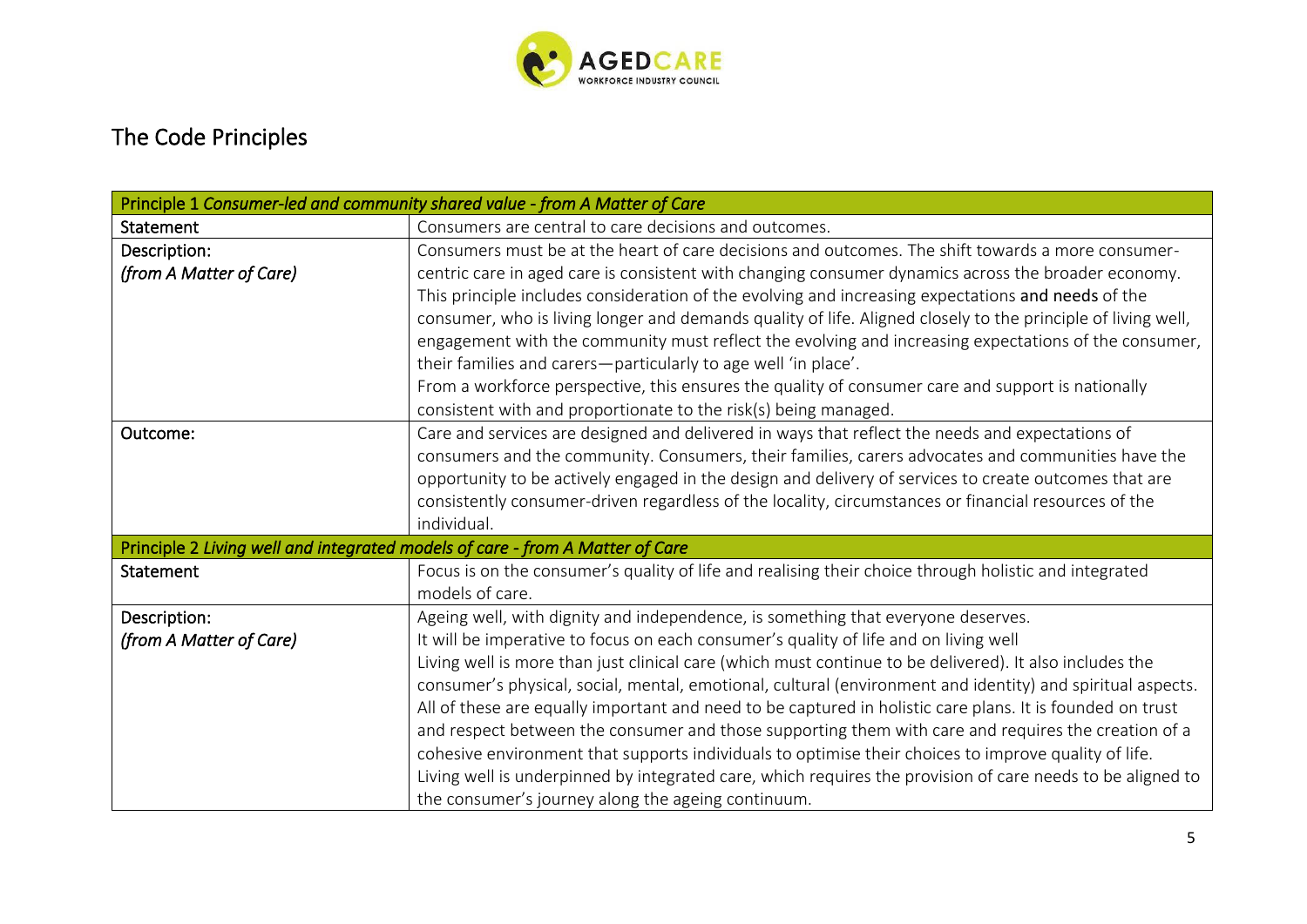

| Outcome:                                             | Integrated care refers to the care provided across the aged care, primary and acute health systems and<br>other related systems and services, by considering the consumer's needs in a holistic manner. Moreover,<br>it clearly distinguishes safety and clinical needs from functional needs and quality of life considerations.<br>Each consumer is supported in ways that meet their physical, social, mental, emotional, cultural and |  |
|------------------------------------------------------|-------------------------------------------------------------------------------------------------------------------------------------------------------------------------------------------------------------------------------------------------------------------------------------------------------------------------------------------------------------------------------------------------------------------------------------------|--|
|                                                      | spiritual needs, contributing to their overall quality of life. The services and supports an individual needs                                                                                                                                                                                                                                                                                                                             |  |
|                                                      | to live well as they age are coordinated and aligned according to their needs and preferences. The                                                                                                                                                                                                                                                                                                                                        |  |
|                                                      | provision of these services is conducted by workers who have been supported in terms of time to                                                                                                                                                                                                                                                                                                                                           |  |
|                                                      | engage in a feedback process and to be suitably skilled and trained.                                                                                                                                                                                                                                                                                                                                                                      |  |
| Principle 3 Board governance - from A Matter of Care |                                                                                                                                                                                                                                                                                                                                                                                                                                           |  |
| Statement                                            | Strong governance underpins performance, mitigates risk and drives culture.                                                                                                                                                                                                                                                                                                                                                               |  |
| Description:                                         | Effective corporate governance by all organisations needs to be taken seriously, recognising that good                                                                                                                                                                                                                                                                                                                                    |  |
| (from A Matter of Care)                              | governance increases business value.                                                                                                                                                                                                                                                                                                                                                                                                      |  |
|                                                      | Good board governance cannot be legislated, but it can be built over time by creating a climate of trust                                                                                                                                                                                                                                                                                                                                  |  |
|                                                      | and candor; following a culture of critical thinking and working outside the norm; ensuring individual                                                                                                                                                                                                                                                                                                                                    |  |
|                                                      | accountability; and regularly evaluating the board's performance.                                                                                                                                                                                                                                                                                                                                                                         |  |
|                                                      | This includes the creation of mechanisms, such as subcommittees of boards or managing bodies that                                                                                                                                                                                                                                                                                                                                         |  |
|                                                      | provide the appropriate level of oversight required to address integrated care, accountability consumer                                                                                                                                                                                                                                                                                                                                   |  |
|                                                      | and community expectations and commitments to serious major incident and missed care reporting.                                                                                                                                                                                                                                                                                                                                           |  |
| Outcome:                                             | The aged care service is effectively managed and governed (at an organisational and local level) to                                                                                                                                                                                                                                                                                                                                       |  |
|                                                      | deliver high quality care and services.                                                                                                                                                                                                                                                                                                                                                                                                   |  |
|                                                      | Principle 4 Best-practice sharing and industry benchmarking - from A Matter of Care                                                                                                                                                                                                                                                                                                                                                       |  |
| Statement                                            | Sharing lessons learnt and better practice supports continuous improvement and contributes to                                                                                                                                                                                                                                                                                                                                             |  |
|                                                      | improved care and support for consumers.                                                                                                                                                                                                                                                                                                                                                                                                  |  |
| Description:                                         | This principle recognises the need to draw upon innovative approaches and best-of-breed solutions that                                                                                                                                                                                                                                                                                                                                    |  |
| (from A Matter of Care)                              | exist within the aged care industry-or, indeed, within others-and apply them in a way that supports                                                                                                                                                                                                                                                                                                                                       |  |
|                                                      | the betterment of the industry as a whole.                                                                                                                                                                                                                                                                                                                                                                                                |  |
|                                                      | This principle recognises the need to share lessons learnt and better practices and, in particular, the role                                                                                                                                                                                                                                                                                                                              |  |
|                                                      | of higher-performing organisations to support innovation across the industry to ensure that economies                                                                                                                                                                                                                                                                                                                                     |  |
|                                                      | of scale are not an impediment to overall industry advancement.                                                                                                                                                                                                                                                                                                                                                                           |  |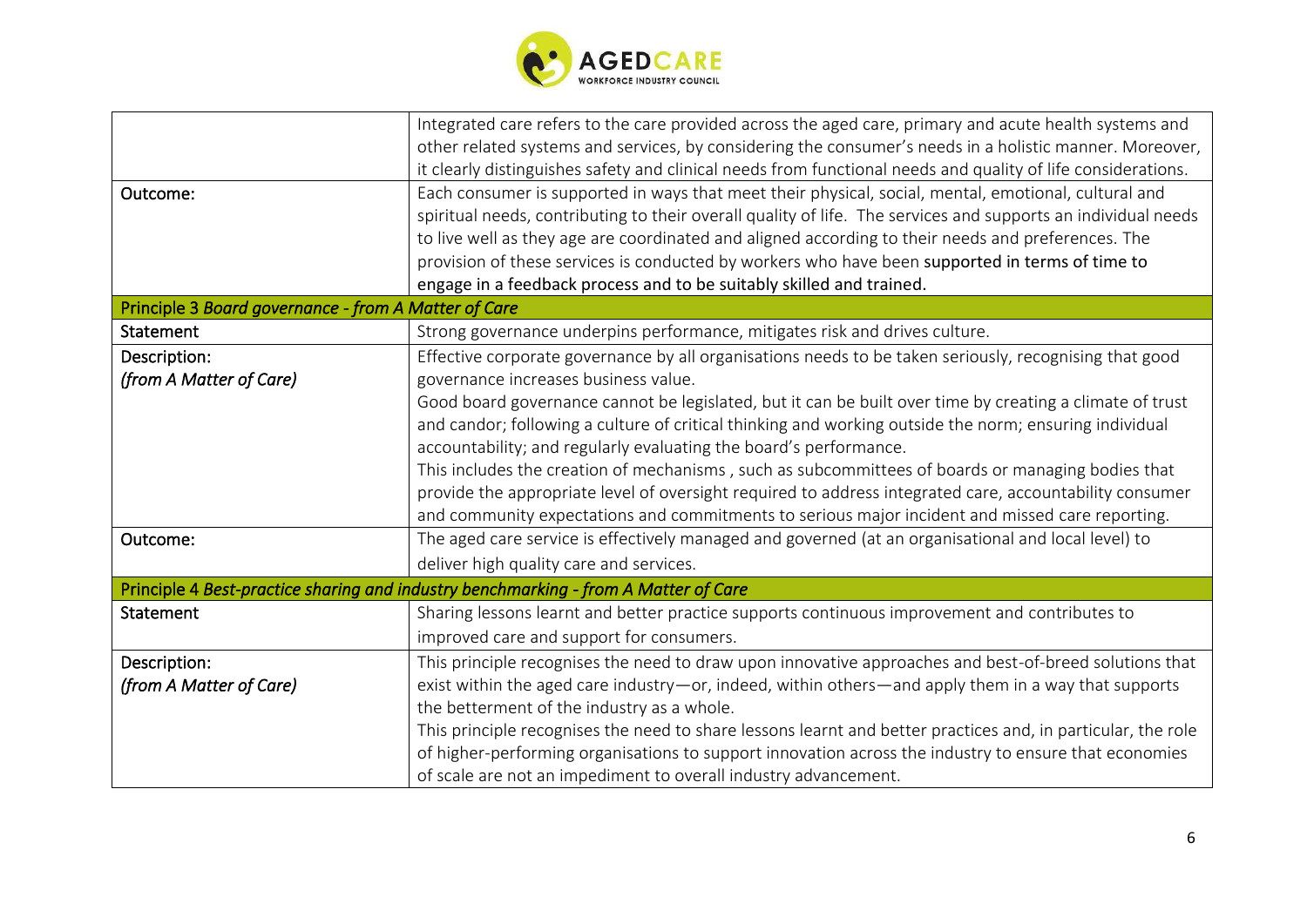

| Outcome:                                               | Aligned with best-practice sharing, it is also important to benchmark the industry to other sectors and<br>high-performing organisations around the world, and to be more receptive to looking at other industries<br>for better-practice thinking and innovative ways of operating.<br>This would also involve adopting an approach to industry benchmarking that focuses on the consumer<br>experience in order to inform workforce planning and proactive community engagement.<br>The aged care service actively learns from consumer experience and shares good practice. The aged care<br>services achieve ongoing improvements in service delivery, support and care for consumers and their |
|--------------------------------------------------------|-----------------------------------------------------------------------------------------------------------------------------------------------------------------------------------------------------------------------------------------------------------------------------------------------------------------------------------------------------------------------------------------------------------------------------------------------------------------------------------------------------------------------------------------------------------------------------------------------------------------------------------------------------------------------------------------------------|
|                                                        | communities.                                                                                                                                                                                                                                                                                                                                                                                                                                                                                                                                                                                                                                                                                        |
|                                                        | Principle 5 Education and training, including workforce accreditation - from A Matter of Care                                                                                                                                                                                                                                                                                                                                                                                                                                                                                                                                                                                                       |
| Statement                                              | Appropriately skilled and qualified staff deliver improved support and care for consumers.                                                                                                                                                                                                                                                                                                                                                                                                                                                                                                                                                                                                          |
| Description:<br>(from A Matter of Care)                | The competencies and skills of the existing workforce must be boosted, with a focus on practical skills<br>and known competency gaps recognising consumer needs through an investment in education and<br>training. There must also be recognition of skills and attributes, including interpersonal skills and<br>compassionate qualities, that are not acquired through formal learning modalities. People working in the<br>industry should be able to see themselves as valued aged care professionals and the full range of their<br>skills recognised.                                                                                                                                        |
| Outcome:                                               | The aged care service invests in its workforce and creates an environment in which workers are valued,<br>skilled and enabled to meet the needs of consumers. Accreditation of the workforce is sought where<br>available.                                                                                                                                                                                                                                                                                                                                                                                                                                                                          |
| Principle 6 Workforce planning - from A Matter of Care |                                                                                                                                                                                                                                                                                                                                                                                                                                                                                                                                                                                                                                                                                                     |
| Statement                                              | Holistic and innovative care practices and improved care outcomes require enhanced workforce<br>planning.                                                                                                                                                                                                                                                                                                                                                                                                                                                                                                                                                                                           |
| Description:<br>(from A Matter of Care)                | The industry needs to commit to industry practices for workforce planning and skills mix modelling,<br>applicable to both home care and residential settings based on holistic care plans.<br>This modelling would be part of a provider's business model. It would include guidelines and a<br>framework that is scalable to the needs of any organisation, regardless of size, delivery mode or tax<br>status. It would be used to define improved workforce allocation to deliver care outcomes, including<br>time for the workforce to undertake engagement and enablement activities.                                                                                                          |